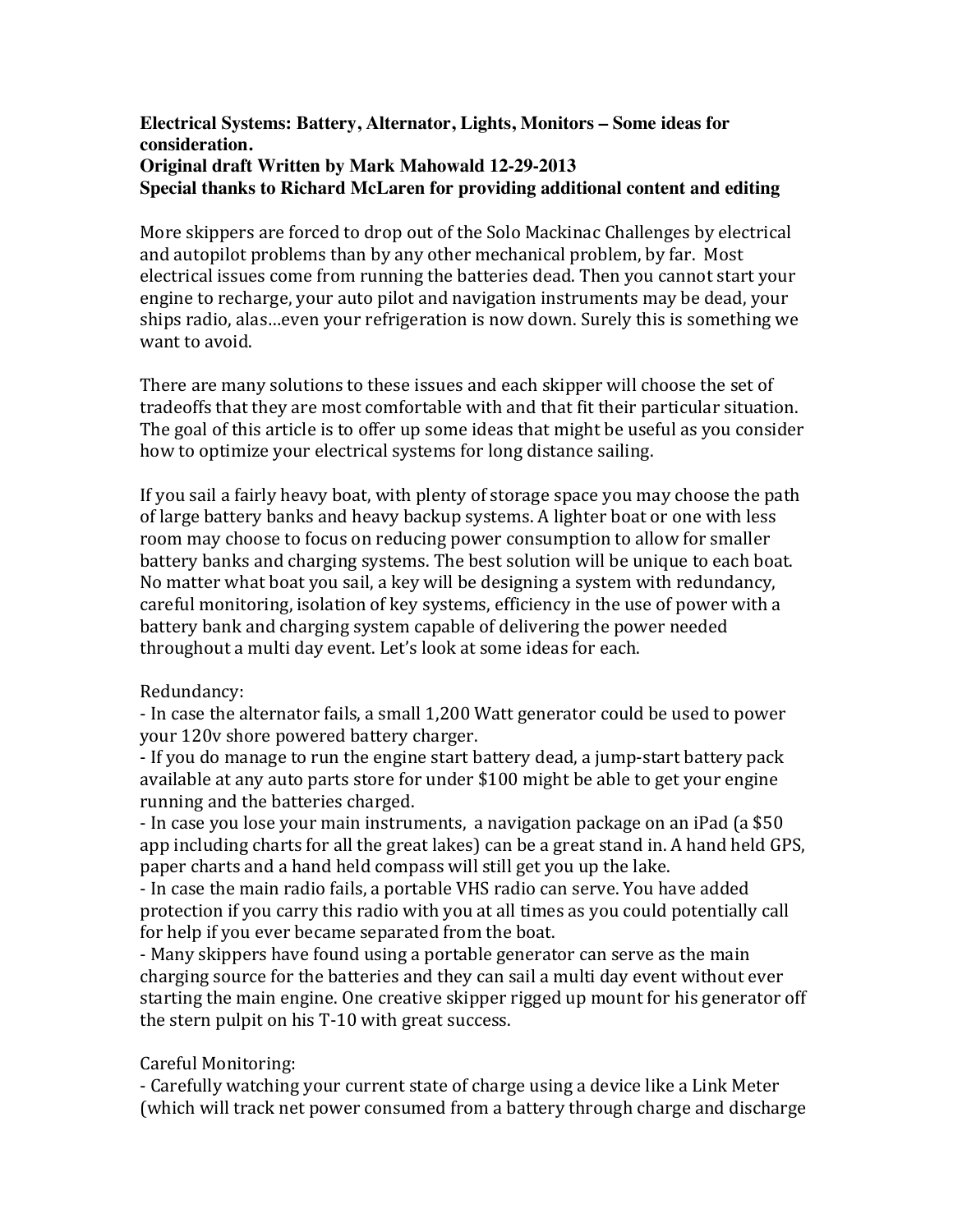cycles) can provide great information on the state of your batteries and current loads.

- A simple digital volt meter will also tell you a lot. If it rises to 13-plus volts after you start your engine, you know your alternator is charging. A lighted volt meter will be a great reassurance in the middle of the night. As Don Casey says: "When in doubt, trust your digital voltmeter, not your fancy 'battery fuel gauge."

- A simple volt meter will also give you a rough idea of charge. With most standard 12V batteries, if you are not drawing a heavy load from the battery, a rough rule of thumb is if your battery voltage is:

12.8V or more you are fully charged.

12.5V roughly 75% charged

12.2V roughly 50% charged

11.9V roughly 25% charged

11.6V or less you are pretty dead.

It is hard on even deep cycle batteries to run below 25% of capacity, and many of your shipboard systems will be unhappy if the voltage drops below 12V, so it is a good rule of thumb to recharge if you are nearing 12.2 to 12.1V or so. If your autopilot is running when you drop to 12.2v, your batteries will actually have more charge than is shown on your digital voltmeter. That's OK, charge anyway.

-Monitor the health of your batteries when you launch in the spring. Years ago it was necessary to spend 24 hours or so to load-test a battery. Not today. Any decent marina will have a digital load tester which can tell you within a couple of minutes whether each individual battery has a dead cell. If your yacht has more than one battery in the house bank, this can be hard to detect when the batteries are wired together. Separate them, have the marina test each one, and replace any bad batteries now at the start of the season.

# Isolation:

-For the battery bank itself, it is wise to have a dedicated, isolated, starting battery for the engine. With this design, a dead house bank will not stop you from starting the engine, which can charge the house bank.

A few desperate skippers run down the batteries in bank 1, and then bank 2, and then tie them together to start the engine. This just ensures that the two banks reach the same low voltage. It would be far safer to keep one battery fresh and isolated to start the engine. Some skippers even go so far as to isolate their jump-start battery pack by storing it in a forward locker.

Lower the current loads:

- Switching from 12 volt, 1 amp standard type running light bulbs to LED bulbs will save you about 22 amp hours a day (assuming 8 hours of darkness and three bulbs). Over a three day race, this is one fully charged group 24 battery worth of power. - Reducing the use of mechanical refrigeration, and high draw electronics can also make a huge difference in power consumed. The difference in current drawn by an